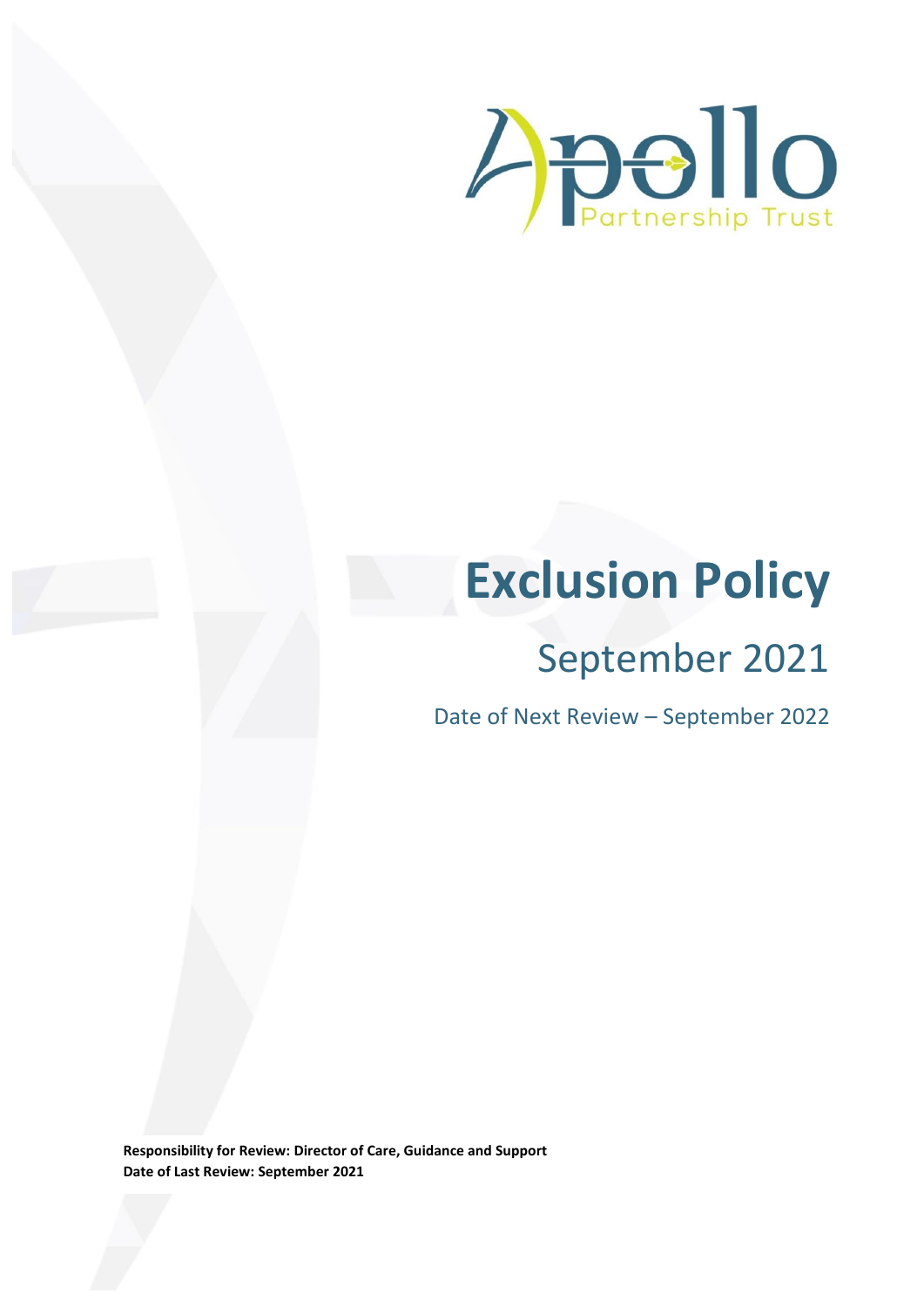#### **1.0 Policy statement**

The Apollo Partnership Trust is committed to providing optimum learning opportunities for all its students and supporting this provision through all difficulties experienced by students. Any fixed term or permanent exclusion in this context is a major decision and will be made within clear parameters. All decisions will be lawful, reasonable and fair. The Trust pays due regard to the principal legislation, namely:

- the 2011 Education Act
- the School Discipline Regulations 2012
- the Education and Inspections Act 2006
- the Education Act 1996
- the Education (Provision of Full-Time Education for Excluded Pupils) Regulations 2007, as amended by the Regulations 2014

#### **2.0 Scope and purpose**

**2.1** This policy covers all students across the Apollo Partnership Trust. We are mindful not to discriminate against students on any basis. Students with identified special educational needs and disabilities (SEND) will need more support to meet expectations, although they must not present a health and safety risk to staff or students and must be within the control of the academy. The Heads of School/Headteacher will pay due regard to the SEND Code of Practice when excluding a student with an identified need.

**2.2** A student may be excluded for one or more fixed-term periods (up to a maximum of 45 school days in a single academic year) or permanently. Students can be excluded for full days or parts of a day or from the premises at lunchtime if behaviour at this time is disruptive.

**2.3** If considering a permanent exclusion, the Head of School/Headteacher may exclude on a fixed term basis for five days in the first instance to fully investigate any incident that may lead to the permanent exclusion. The academy has the duty to make an arrangement for education from the first day of exclusion.

**2.4** The purpose of this policy is to provide clarity for all stakeholders.

#### **3.0 Roles and responsibilities**

#### **3.1 The Head of School/Headteacher**

Only the Head of School/lHeadteacher has the power to exclude a student and this is only on disciplinary grounds. When establishing facts, the Head of School/Headteacher must apply the civil standard of proof: 'on the balance of probabilities' it is more likely than not that a fact is true, rather than the criminal standard of 'beyond reasonable doubt'.

The Head of School/Headteacher has the right to direct a student to off-site education. A permanent managed move as a preventative measure or as an alternative to permanent exclusion should involve the agreement of the family. Parents will be informed initially by telephone and, if possible, in a face-to-face meeting. This will be followed up with a letter.

The Head of School/Headteacher must notify the Local Governing Body immediately in the case of a permanent exclusion or where an exclusion extends beyond five days. They must also inform the Local Authority of any permanent exclusion.

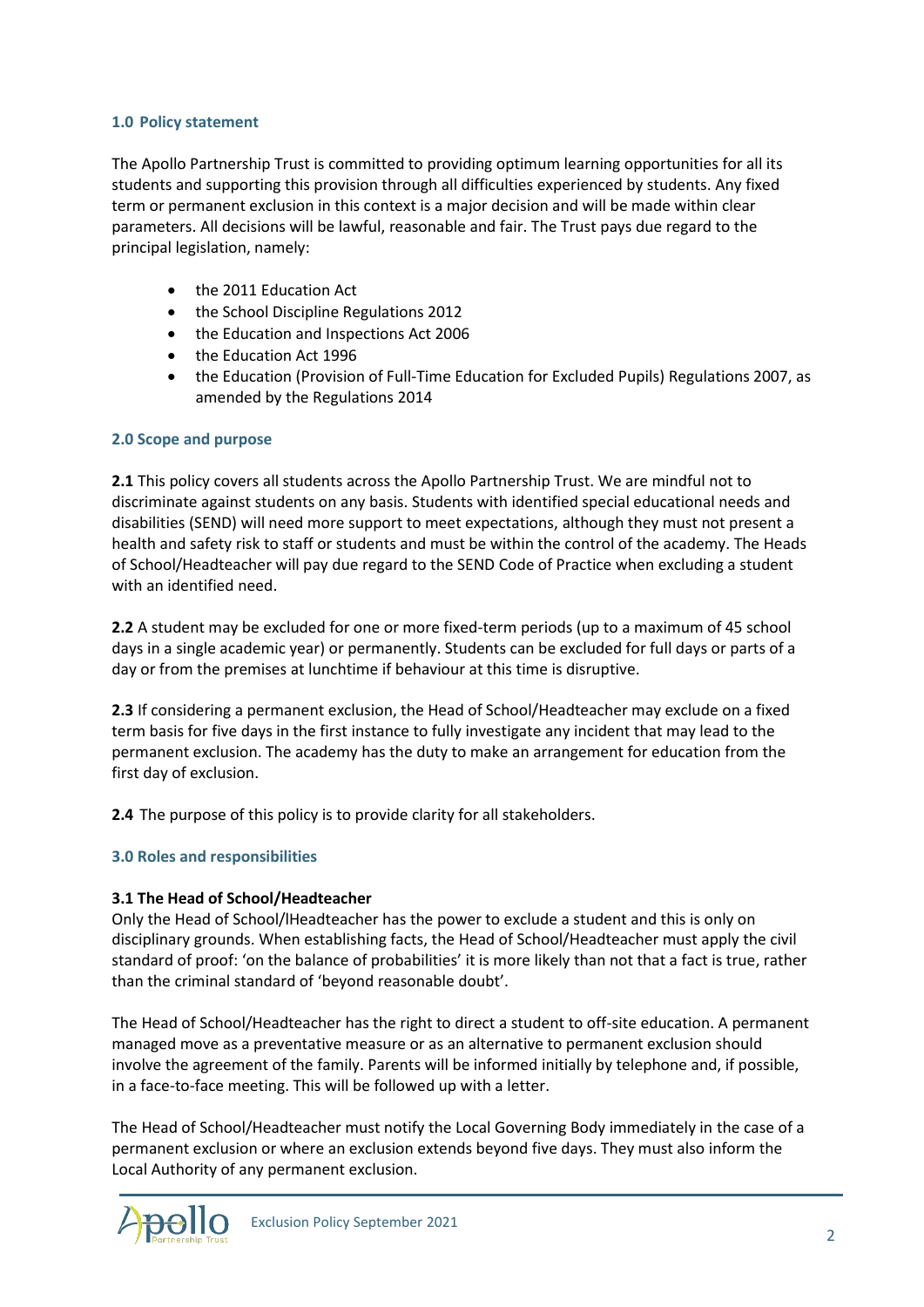#### **3.2 The parent/carer**

The parent may write to the Governing Body to ask them to review a fixed-term exclusion, although the Local Governing Body does not have the power to overturn such a decision if it is less than five days. Parents do have the right to be informed of any fixed-term exclusion and the right to attend a Pupil Disciplinary Panel (PDP). A parent may make representation if a fixed-term exclusion is more than five days. The parents have a duty to ensure their child is not in a public place at any time during the school day. Failure to comply with this could lead to a fixed penalty notice or prosecution. In the case of a permanent exclusion, a meeting will be arranged and the parent may arrange representation and/or bring a friend. Parents have the right to apply for a review by an independent review panel within 15 days of the notification. Parents have a right to appeal a decision if they feel it is disability discrimination.

### **3.3 The Local Governing Body**

The Local Governing Body PDP (comprising a minimum of any three Governors) must hold a Hearing within 15 days of receiving notification of a permanent exclusion.

The PDP must also hold a hearing if parents / carers appeal a fixed term exclusion, although they cannot overturn such a decision if it is less than five days.

The PDP will follow all protocols outlined in "Exclusion from maintained schools, academies and pupil referral units in England", statutory guidance for those with legal responsibilities in relation to exclusion (September 2017).

#### **3.4 Trustees of the Apollo Partnership Trust**

Trustees will maintain oversight of exclusion rates through the termly CEO report.

#### **3.5 The Local Authority**

In the case of a permanent exclusion, the local authority must arrange suitable full-time education no later than the sixth day of exclusion.

#### **3.6 An independent review panel**

An independent review panel does not have the power to direct the Governing Body to reinstate an excluded student. If they consider the Local Governing Body's decision is flawed, it can direct the Governing Body to reconsider its decision.

#### **4.0 Prevention and procedures**

**4.1** The academy will not exclude a student unless it is absolutely necessary to do so and if there is felt to be no other viable alternative, such as in response to serious or continuous breaches of the academy discipline policy or if allowing the student to stay would harm the education or welfare of other students or staff.

**4.2** Other than in the case of serious one-off incidents, the permanent exclusion of students will be the final sanction at the end of a lengthy series of procedures, which may include:

- verbal reprimands and restorative work
- counselling from staff within the academy
- lunchtime or after-school detentions
- report to a specific member of staff
- supported individual study
- a review of the curriculum provision
- removal from class / change to sets and / or classes

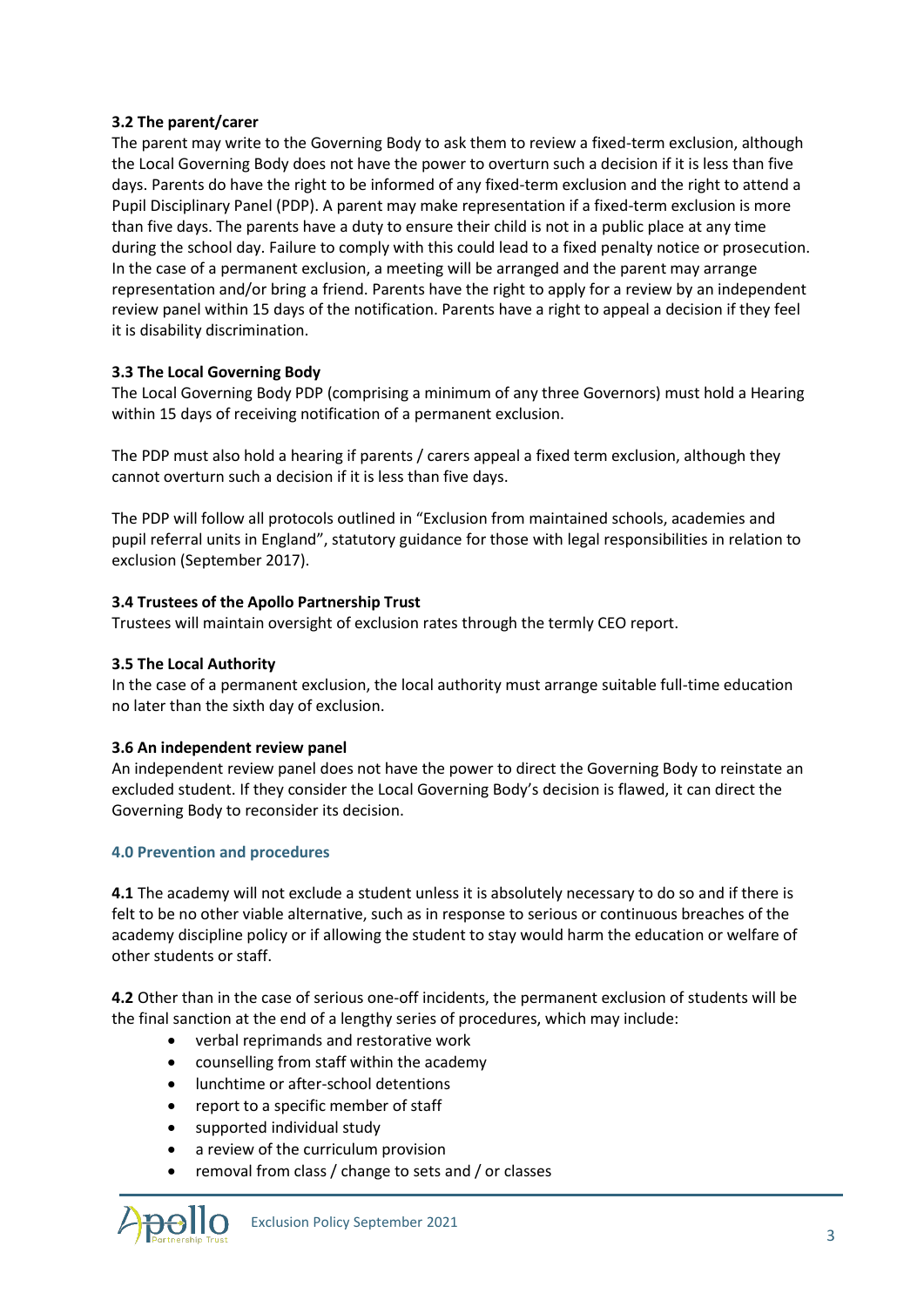- fixed-term exclusions
- Pastoral Support Plans
- referral to Student and Adolescent Mental Health Service and SEND specialist providers
- referral to the North West Leicestershire Learning and Inclusion Partnership (NWLLIP)
- application of an Educational Support Plan (EHCP)
- work with Children and Families Wellbeing Service
- in the case of looked-after children, liaising with the Virtual School Head teacher
- managed moves

**4.3** Additionally, for some students securing an alternative provision is an option. Both our primary and secondary academies work within local behavioural collaboratives. In the case of on-going difficulties, the parents will have been involved in meetings with middle and senior leaders, including the Head of School/Headteacher.

**4.4** Parents will be informed as regularly as possible and encouraged to support the academy. If it is felt that the normal disciplinary actions of the academy are having little effect, then the student will move on to the Pastoral Support Plan. This will be specifically designed to counteract those misdemeanours causing the most problems. The academy may offer counselling support to any student seen as at risk of exclusion and, if appropriate, involve relevant external agencies. If there is no improvement, or there are persistent lapses in the student's behaviour, then parents will be called in again. A formal warning should be issued at this stage, and the student will be informed that their place at the academy is at risk. If there is no measurable improvement, the student will be referred to the Head of School for a final warning.

**4.5** All stages of the procedure are documented, and parents are always informed of any action taken by the academy. It should be noted that, in order to progress to this stage, the student must have seriously contravened academy regulations, either by a one-off exceptional circumstance where either the law is broken or the student is 'beyond the control of the school' or by persistent disruptive behaviour. In such cases, the Head of School/Headteacher may take the decision to exclude the student for a number of days (a fixed term exclusion).

#### **5.0 Reintegration**

Following any exclusion, the academy will take reasonable steps to meet with parents and students to ensure there is clarity around the reasons for the action and also to discuss the student's reintegration. This meeting will be chaired by the Head of School or, in his or her absence, another senior member of staff. At the meeting, the strategy for reintegration and managing the student's behaviour will be discussed.

#### **6.0 The decision to permanently exclude**

There will be exceptional circumstances where, in the Head of School's judgement, it is appropriate to permanently exclude a student for a first or 'one-off' offence. Such offences might include:

- serious actual or threatened violence against another student or member of staff
- sexual or racial assault
- supplying or using an illegal drug
- carrying an offensive weapon